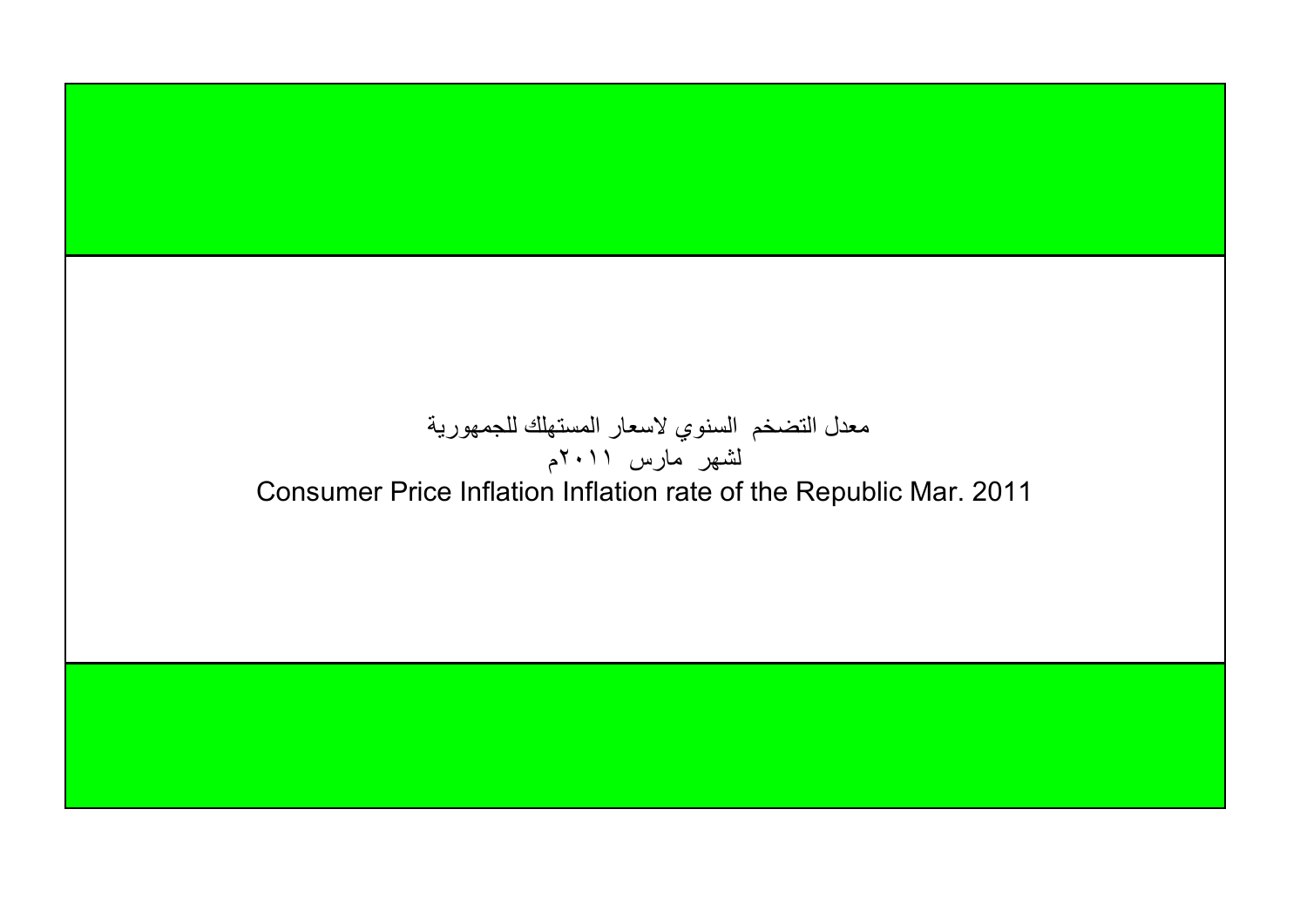بلغ الرقم القياسي لشهر مارس ٢٠١١م (١٢٩,٤٩) بمعدل تضخم سنوي بلغ (١٦,١٧) مقارنة بشهر مارس ٢٠١٠ موالذي سجل (١١١,٤٧) يعزى ذلك إلى إرتفاع الرقم القياسي لمجموعة التبغ والسجائر والقات والذي سجل رقماً قياسياً بلغ (١٦٩,٥٨) بمعدل تضخم قدره (٣٣,١٨) يليها مجموعة خدمات وسلع متنوعة والذي سجل رقماً قياسياً بلغ (١٤٧,٢٣) بمعدل تضخم قدره (٢٨,٢٢) يليها مجموعة السكن ومستلزماتة والذي سجل رقماً قياسيا بلغ (١٣٦,١١) بمعدل تضخم قدره (٢٥,٨٣) يليها مجموعة الترفية والثقافة والذي سجل رقماً قياسياً بلغ (١٢١,١٨) بمعدل تضخم قدره (٧٧,٧١٪) يليها مجموعة الصحة والخدمات الصحية والذي سجل رقماً قياسياً بلغ (١٤٢,٢٢) بمعدل تضخم قدره (١٧,١٥٪) يليها مجموعة النقل ومستلزماتة والذي سجل رقماً قياسياً بلغ (١٢١,١١) بمعدل تضخم قدره (١٦,٣٤٪) يليها مجموعة الاتصالات ومستلزماتة والذي سجل رقماً قياسياً بلغ (١٢٦,٦٩) بمعدل تضخم قدره (١٥,٩٩٪) يليها مجموعة السلع الغذائية والشروبات الغير كحولية والذي سجل رقماً قياسياً بلغ (١٢٤,٣١) بمعدل تضخم قدره (١٢,٤٣) يليها مجموعة اللابس والأحذية والذي سجل رقماً قياسياً بلغ (١١٤,٥٨) بمعدل تضخم قدره ( ٩,٥٠٪) يليها مجموعة الأثاث والأدوات النزلية والذي سجل رقماً قياسياً بلغ (١١٦,٤٥) بمعدل تضخم قدره (٨,٣٨٪) يليها مجموعة التعليم ومستلزماتة والذي سجل رقماً قياسياً بلغ (١٠٧,٧٩) بمعدل تضخم قدره (٦,٦٩) يليها مجموعة الطاعم والفنادق والذي سجل رقماً قياسياً بلغ (١١٢,٠٨) بمعدل تضخم قدره (٦,٥٤) .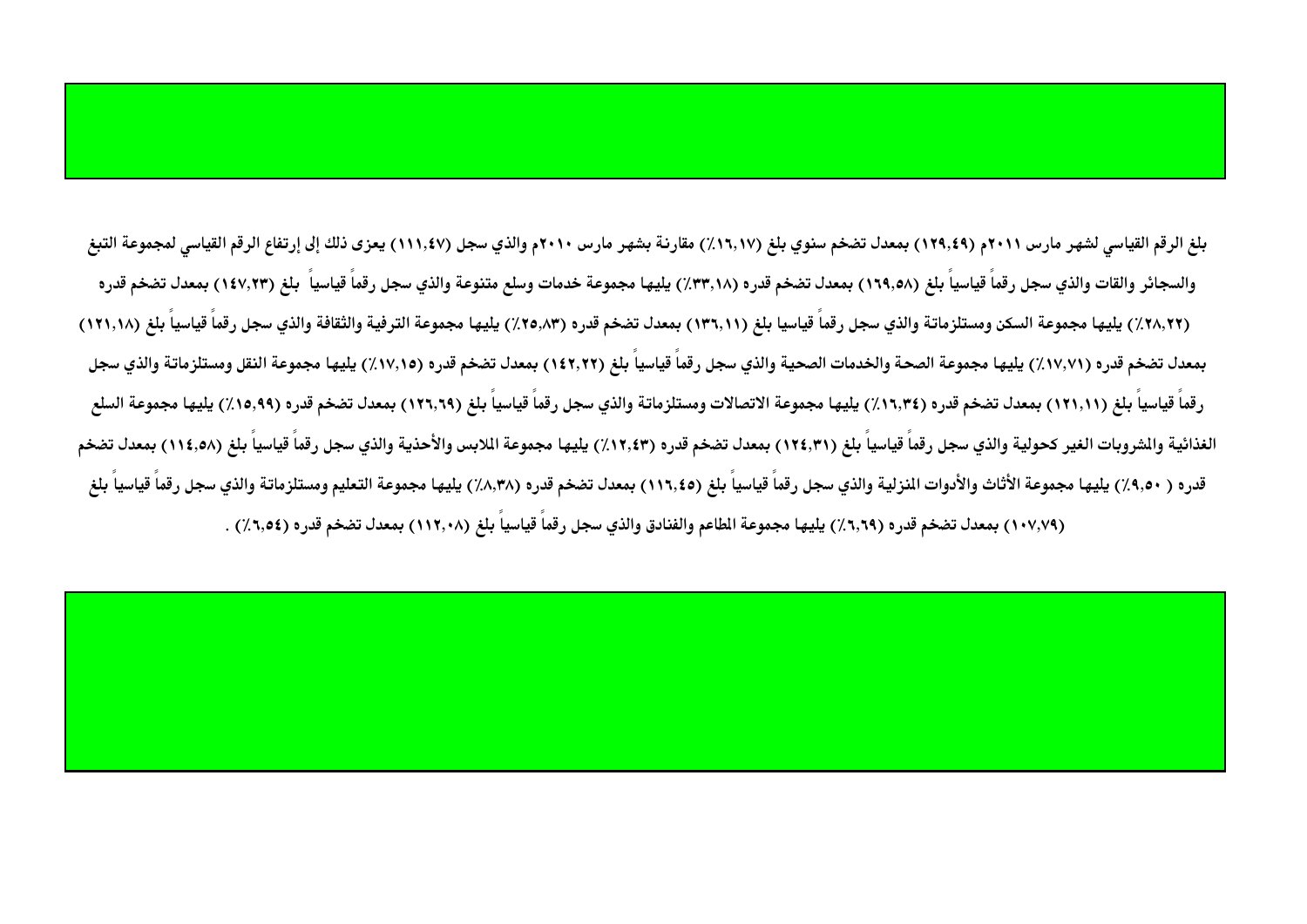| Des2008=100                                      | Inf.             | <b>CPI</b>      | <b>CPI</b> | ديسمبر ٢٠٠٨ ١٠٠                         |
|--------------------------------------------------|------------------|-----------------|------------|-----------------------------------------|
| <b>Products</b>                                  | التضخم<br>السنوي | مارس–۱۰ مارس–۱۱ |            | المجموعات                               |
| <b>All-items</b>                                 | 16.17%           | 129.49          | 111.47     | البند العسسسام                          |
| I. Food and Non-Alcoholic Beverages              | 12.43%           | 124.31          | 110.56     | السلع الغذائية والمشروبات الغير كحولية  |
| Food                                             | 12.44%           | 124.11          | 110.38     | الغذاء                                  |
| <b>Breads and cereals</b>                        | 6.32%            | 114.31          | 107.52     | الحبوب ومشتقاتها                        |
| <b>Meat</b>                                      | 8.12%            | 122.41          | 113.22     | اللحوم                                  |
| Fish                                             | 17.55%           | 150.93          | 128.39     | الاسماك                                 |
| Dairy products                                   | 10.38%           | 104.65          | 94.81      | الالبان ومشتقاته                        |
| <b>Food oil</b>                                  | 18.64%           | 120.18          | 101.29     | زيوت الطعام                             |
| <b>Fresh and preserved fruits</b>                | 31.95%           | 161.59          | 122.46     | الفواكة الطازجة والمجففة                |
| Fresh and preserved vegetables                   | 16.71%           | 137.83          | 118.09     | الخضروات الطازجة والمجففة               |
| Sugar and sugar products                         | 31.14%           | 194.68          | 148.45     | السكر ومنتجاته                          |
| Spices and other food products                   | 25.77%           | 124.37          | 98.88      | البهارات                                |
| <b>Non-Alcoholic Beverages</b>                   | 12.21%           | 131.75          | 117.41     | مشروبات غير كحوليه                      |
| Tea and coffee                                   | 14.69%           | 147.29          | 128.42     | الشاى والمنبهات                         |
| Mineral water and soft drinks                    | 9.78%            | 118.95          | 108.35     | المياة المعدنية والمشروبات الغير كحولية |
| Cigarettes, tobacco and qat                      | 33.18%           | 169.58          | 127.33     | التبغ والسجائر والقات                   |
| Cigarettes, tobacco and qat                      | 33.18%           | 169.58          | 127.33     | التبغ والسجائر والقات                   |
| Cigarettes, tobacco and qat                      | 33.18%           | 169.58          | 127.33     | التبغ والسجائر والقات                   |
| <b>Clothing and Footwear</b>                     | 9.50%            | 114.58          | 104.64     | الملابس والاحذية                        |
| <b>Clothing</b>                                  | 8.61%            | 114.39          | 105.32     | الملابس                                 |
| <b>Clothing materials</b>                        | $-8.02%$         | 127.61          | 138.74     | الاقمشة                                 |
| <b>Garments</b>                                  | 10.48%           | 113.13          | 102.39     | ملابس داخلية                            |
| Other Clothes and accessories                    | 4.86%            | 109.10          | 104.04     | ملابس اخرى ومستلزماتها                  |
| <b>Repair and Hire of Clothing</b>               | 14.00%           | 120.26          | 105.49     | خياطة الملابس                           |
| <b>Footwear</b>                                  | 13.34%           | 115.39          | 101.81     | الاحذية                                 |
| Shoes and other footwear                         | 13.57%           | 115.46          | 101.67     | الاحذية واغطية الاقدام الاخرى           |
| Repair and hire of footwear                      | 0.22%            | 110.96          | 110.71     | خدمة خياطة واصلاح الاحذية               |
| Housing, Water, Electricity, Gas and Other Fuels | 25.83%           | 136.11          | 108.17     | السكن ومستلزماته                        |
| <b>Actual rents for housing</b>                  | 0.71%            | 101.24          | 100.52     | ايجارات السكن                           |
| Actual rents paid by tenants                     | 0.71%            | 101.24          | 100.52     | الايجارات المنزلية                      |
| <b>Maintenance and repairs</b>                   | 18.66%           | 114.31          | 96.33      | الصيانه والاصلاح                        |
| Material for the maintenance and repair          | 26.73%           | 111.39          | 87.90      | مواد الصيانه والاصلاح                   |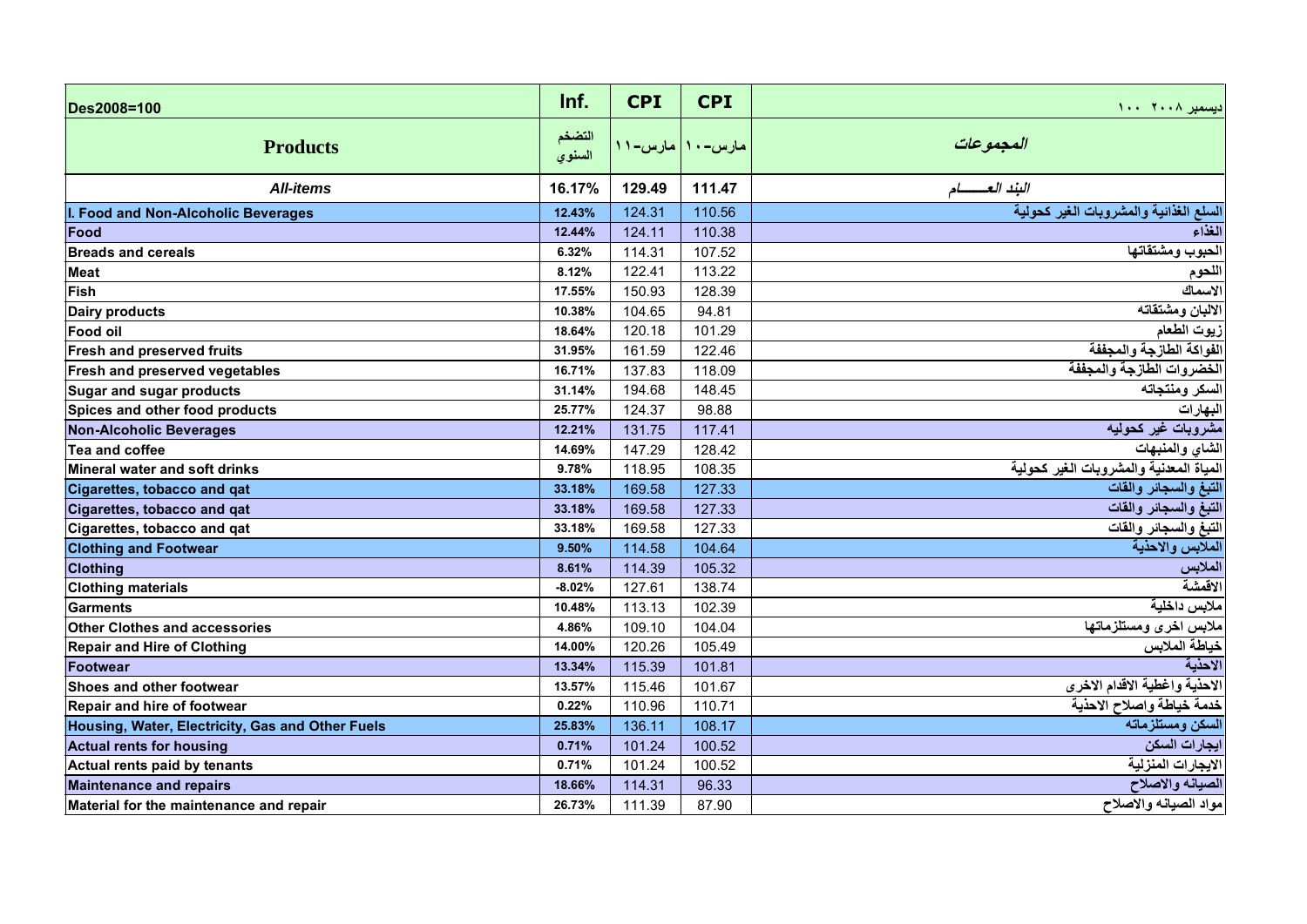| Des2008=100                                             | Inf.              | <b>CPI</b> | <b>CPI</b>      | ديسمبر ٢٠٠٨ ١٠٠                           |
|---------------------------------------------------------|-------------------|------------|-----------------|-------------------------------------------|
| <b>Products</b>                                         | التضخم<br>المسنوي |            | مارس-۱۰ مارس-۱۱ | المجموعات                                 |
| Services for the mainenance and repair                  | 11.25%            | 117.54     | 105.65          | خدمات الاصلاح                             |
| <b>Water supply and misc. services</b>                  | 7.95%             | 107.95     | 100.00          | شرائح المياه                              |
| <b>Water Supply</b>                                     | 7.95%             | 107.95     | 100.00          | المياه                                    |
| Electricity, gas and other fuels                        | 39.79%            | 162.31     | 116.11          | الكهرباء والغاز والوقود                   |
| Electricity                                             | 13.28%            | 113.01     | 99.76           | الكهرباء                                  |
| Gas                                                     | 62.81%            | 211.86     | 130.13          | الغاز                                     |
| Liquid fuels                                            | 23.18%            | 128.99     | 104.71          | وقود اخرى                                 |
| <b>Solid fuels</b>                                      | 2.34%             | 109.70     | 107.19          | الوقود الصلبه                             |
| Furnishings and household equipment                     | 8.38%             | 116.45     | 107.45          | الاثاث والادوات المنزلية                  |
| Furniture and furnishings, carpets, and other coverings | 4.33%             | 114.49     | 109.73          | السجاد والمفارش                           |
| Furniture and furnishings                               | 4.78%             | 118.66     | 113.25          | الاثاث                                    |
| <b>Carpets and floor covering</b>                       | 3.18%             | 104.77     | 101.55          | لمفارش وسجاد الارضيه                      |
| <b>Household textiles</b>                               | 9.09%             | 125.83     | 115.35          | الاغطيه المنزليه                          |
| <b>Household textiles</b>                               | 9.09%             | 125.83     | 115.35          | الاغطيه المنزليه                          |
| <b>Household appliances</b>                             | 11.80%            | 118.24     | 105.77          | الاجهزة المنزلية                          |
| <b>Major appliances</b>                                 | 9.41%             | 115.97     | 105.99          | الاجهزة الاساسية                          |
| Small electric appliances                               | 26.67%            | 132.24     | 104.39          | اجهزه كهربائيه صغيره                      |
| Glassware, tableware and household utensils             | 15.86%            | 123.08     | 106.24          | الزجاجيات                                 |
| Glassware, tableware and household utensils             | 15.86%            | 123.08     | 106.24          | المواد المنزلية                           |
| Goods and services for routine HHs maintenance          | 8.19%             | 114.38     | 105.72          | السلع والخدمات للصيانة المنزلية الروتينية |
| Non durable household goods                             | 8.19%             | 114.38     | 105.72          | المنظفات المنزلية                         |
| <b>Medical services</b>                                 | 17.15%            | 142.22     | 121.40          | الصحة والخدمات الصحبة                     |
| Medical products, appliances and equipment              | 8.60%             | 134.25     | 123.61          | االمنتجات الصيدلية والعدد الطبية          |
| Pharmaceutical products                                 | 8.60%             | 134.25     | 123.61          | لمنتجات الصيدليه                          |
| <b>Out-Patient Services</b>                             | 14.29%            | 125.78     | 110.05          | خدمات صحبه                                |
| <b>Medical Services</b>                                 | 14.29%            | 125.78     | 110.05          | خدمات صحيه                                |
| <b>Hospital Services</b>                                | 26.00%            | 154.20     | 122.38          | خدمات المستشفيات                          |
| <b>Hospital Services</b>                                | 26.00%            | 154.20     | 122.38          | خدمات المستشفيات                          |
| Transport                                               | 16.34%            | 121.11     | 104.10          | النقل ومستلزماته                          |
| Operation of personal transport equipment               | 14.98%            | 117.73     | 102.40          | معدات النقل الشخصيه                       |
| <b>Fuels and lubricants</b>                             | 14.98%            | 117.73     | 102.40          | الوقود                                    |
| <b>Transportation services</b>                          | 17.93%            | 125.19     | 106.16          | اجور النقل                                |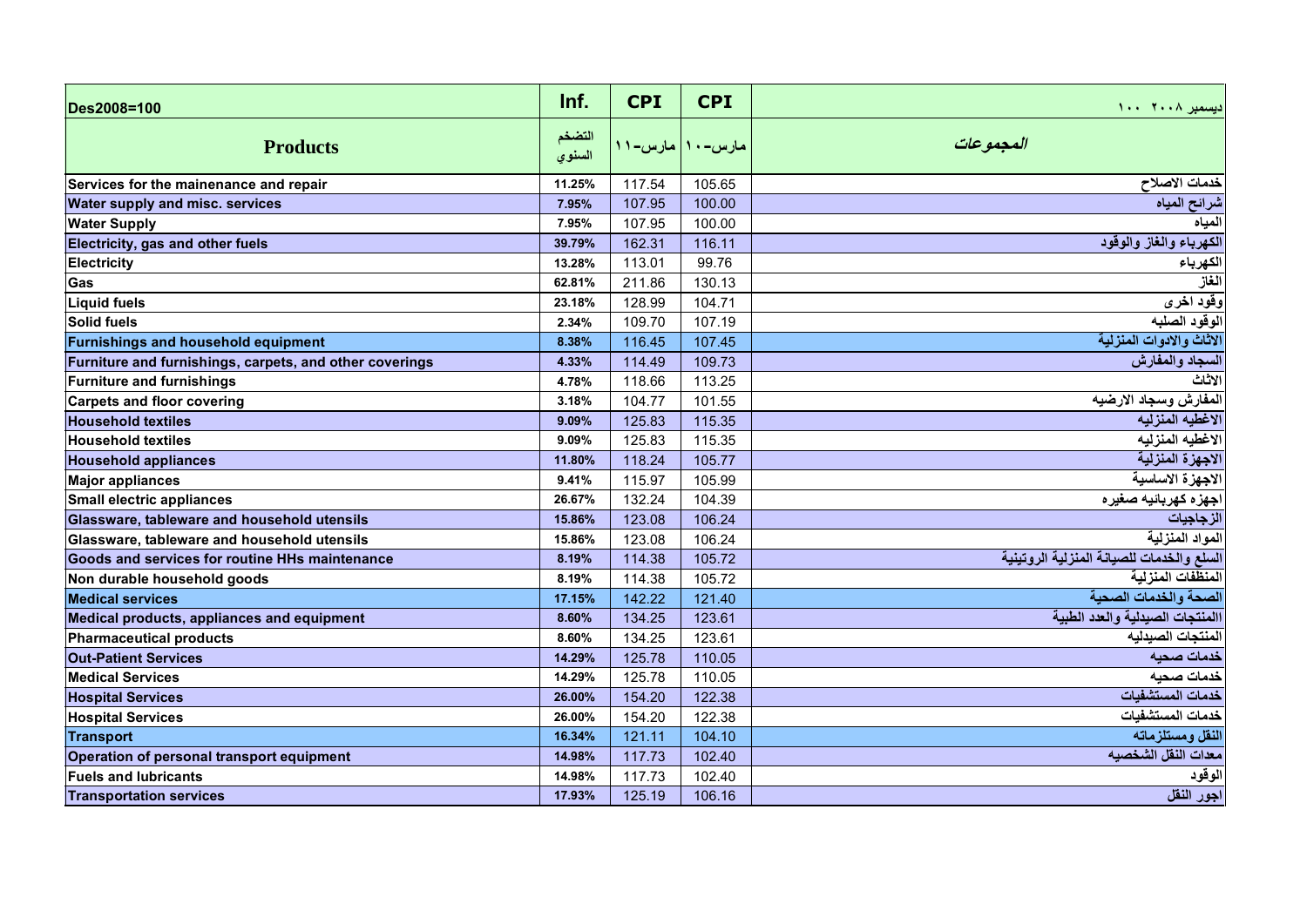| Des2008=100                                               | Inf.             | <b>CPI</b>        | <b>CPI</b> | ديسمبر ٢٠٠٨ ١٠٠                                                                   |
|-----------------------------------------------------------|------------------|-------------------|------------|-----------------------------------------------------------------------------------|
| <b>Products</b>                                           | التضخم<br>السنوي | مارس–۱۰   مارس–۱۱ |            | المجموعات                                                                         |
| <b>Transport by road</b>                                  | 19.61%           | 126.42            | 105.69     | النقل البري                                                                       |
| <b>Transport by air</b>                                   | $-3.80%$         | 108.33            | 112.60     | النقل الجوي                                                                       |
| <b>Communications</b>                                     | 15.99%           | 126.69            | 109.23     | الاتصالات ومستلزماته                                                              |
| <b>Postal Services</b>                                    | 11.36%           | 109.47            | 98.30      | خدمات البريد                                                                      |
| <b>Postal Services</b>                                    | 11.36%           | 109.47            | 98.30      | تكاليف اخرى على النقل والاتصالات ( مثل تعلم السواقة وتكاليف التلغراف والبريد والا |
| <b>Telephone and telefax services</b>                     | 16.35%           | 128.19            | 110.18     | التلفونات والتلكسات                                                               |
| <b>Telephone and telefax services</b>                     | 16.35%           | 128.19            | 110.18     | التلفونات والتلكسات                                                               |
| <b>Recreation and Culture</b>                             | 17.71%           | 121.18            | 102.95     | الترفيه والثقافة                                                                  |
| Audio-visual, photographic, etc                           | 19.69%           | 122.90            | 102.68     | المرئيات                                                                          |
| Equipment for the reception, rcording and reproduction    | 4.22%            | 112.86            | 108.29     | معدات الاستقبال والتسجيل والانتاج                                                 |
| <b>Stationary and drawing materials</b>                   | 25.91%           | 126.64            | 100.58     | لقرطاسيه والاقلام                                                                 |
| Other recreational items                                  | 5.29%            | 113.08            | 107.40     | مواد ترفيهيه اخرى                                                                 |
| Games, toys                                               | 5.29%            | 113.08            | 107.40     | لعاب                                                                              |
| <b>Recreation and Cultural services</b>                   | $-0.40%$         | 92.72             | 93.09      | خدمات ترفيهيه وثقافيه                                                             |
| <b>Cultural services</b>                                  | $-0.40%$         | 92.72             | 93.09      | خدمات ثقافيه                                                                      |
| Newspapers, books and stationary                          | 4.48%            | 116.64            | 111.65     | الصحف والمجلات                                                                    |
| <b>Books</b>                                              | $-0.02%$         | 99.99             | 100.01     | الكتب                                                                             |
| <b>Newspapers and magazines</b>                           | 6.69%            | 126.34            | 118.42     | الصحف والمجلات                                                                    |
| Education                                                 | 6.69%            | 107.79            | 101.03     | التعليم ومستلزماته                                                                |
| Pre-primary and primary education                         | 6.69%            | 107.79            | 101.03     | التعليم                                                                           |
| Pre-primary and primary education                         | 21.29%           | 121.29            | 100.00     | التعليم                                                                           |
| Post-secondary education                                  | 2.60%            | 103.96            | 101.33     | التعليم بعد الثانوية                                                              |
| <b>Hotels and restaurants</b>                             | 6.54%            | 112.08            | 105.20     | المطاعم والفنادق                                                                  |
| <b>Catering services</b>                                  | 6.57%            | 112.09            | 105.18     | خدمات المباشرين                                                                   |
| Restaurants, caffees, etc.                                | 6.57%            | 112.09            | 105.18     | المطاعم والمقاهي                                                                  |
| <b>Accommodation services</b>                             | 2.31%            | 109.90            | 107.43     | خدمات الاسكان                                                                     |
| <b>Accommodation services</b>                             | 2.31%            | 109.90            | 107.43     | خدمات الاسكان                                                                     |
| <b>Miscellaneous Goods and Services</b>                   | 28.22%           | 147.23            | 114.83     | خدمات وسلع متنوعه                                                                 |
| <b>Personal care</b>                                      | 18.97%           | 121.80            | 102.38     | العنايه الشخصيه                                                                   |
| Other appliances, articles and products for personal care | 18.97%           | 121.80            | 102.38     | اجهزه اخرى ومعدات وسلع للعنايه الشخصية                                            |
| Personal Effects, n.e.c.                                  | 37.67%           | 177.83            | 129.18     | سلع شخصية                                                                         |
| Jewellery, clocks, and watches                            | 39.75%           | 191.40            | 136.97     | المجو هرات والساعات                                                               |